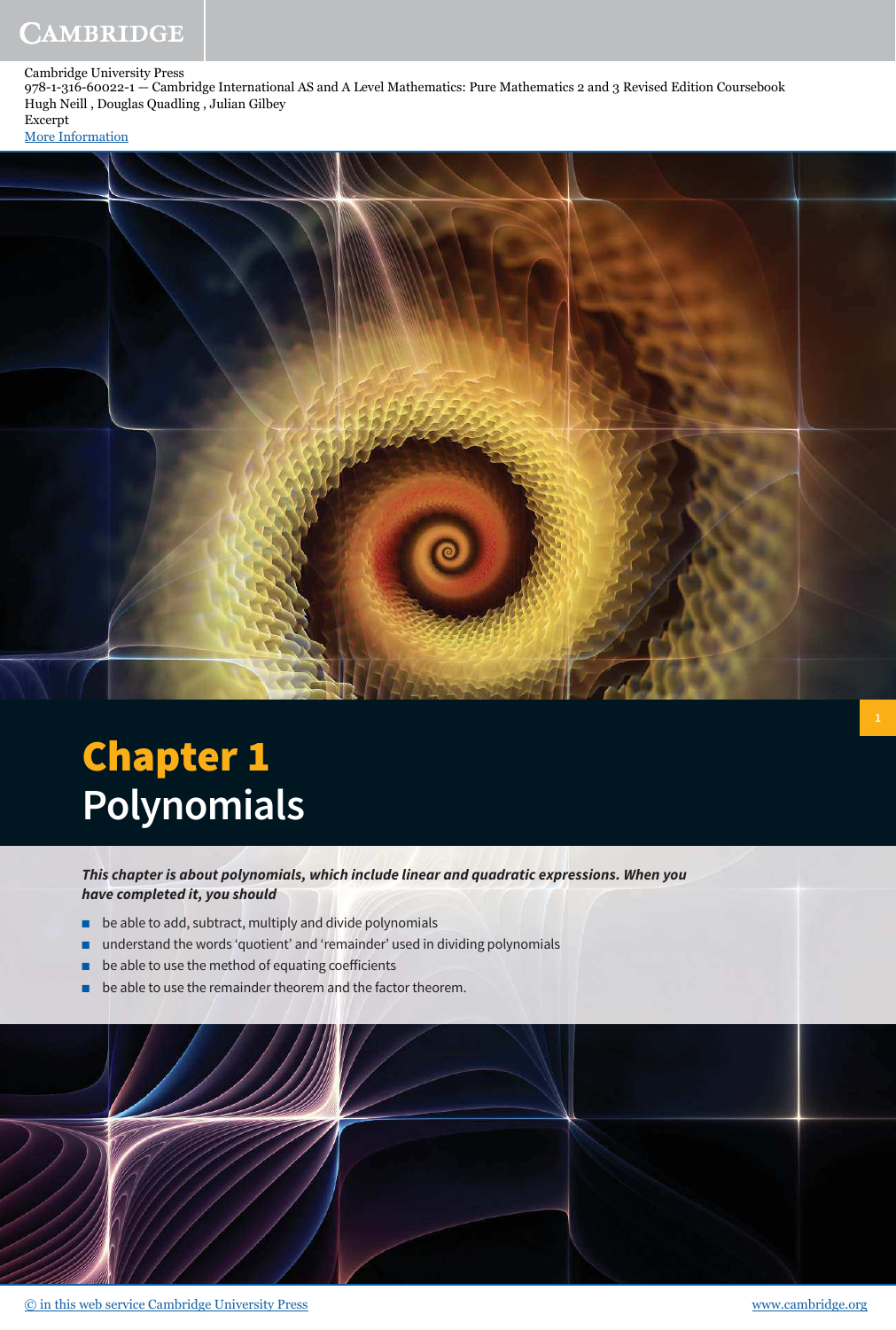**Cambridge International AS and A Level Mathematics: Pure Mathematics 2 & 3**

# **1.1 Polynomials**

You already know a good deal about polynomials from your work on quadratics in Chapter 4 of *Pure Mathematics 1* (unit P1), because a quadratic is a special case of a polynomial. Here are some examples of polynomials.

 $3x^2 - 2x^2 + 1$  3  $4 - 2x$   $x^2$  1  $2x^4$   $1-2x+3x^5$   $\sqrt{2}x^2$   $\frac{1}{2}$ 2  $1 - 2x + 3x^5$   $\sqrt{2x^2}$   $\frac{1}{2}x^{17}$  x

**A (non-zero)** polynomial**, p(x) is an expression in x of the form** 

```
ax^{n} + bx^{n-1} + ... + jx + k
```
where  $a, b, c, ..., k$  are real numbers,  $a \neq 0$ , and  $n$  is a non-negative integer.

The number *n* is called the **degree** of the polynomial. The expressions  $ax^n$  ,  $bx^{n-1}$  , ...,  $jx$ and *k* which make up the polynomial are called **terms**. The numbers *a*, *b*, *c*, ..., *j* and *k* are called **coefficients**;  $a$  is the **leading coefficient**. The coefficient  $k$  is the **constant term**.

Thus, in the quadratic polynomial  $4x^2 - 3x + 1$ , the degree is 2; the coefficients of  $x^2$ and *x,* and the constant term, are 4, − 3 and 1 respectively.

Polynomials with low degree have special names: if the polynomial has

- degree 0 it is called a **constant polynomial**, or a **constant**
- degree 1 it is called a **linear polynomial**
- degree 2 it is called a **quadratic polynomial**, or a **quadratic**
- degree 3 it is called a **cubic polynomial**, or a **cubic**
- degree 4 it is called a **quartic polynomial**, or a **quartic**.

When a polynomial is written as  $ax^n + bx^{n-1} + ... + jx + k$ , with the term of highest degree first and the other terms in descending degree order finishing with the constant term, the terms are said to be in **descending order**. If the terms are written in the reverse order, they are said to be in **ascending order** (or ascending powers of *x*). For example,  $3x^4 + x^2 - 7x + 5$  is in descending order; in ascending order it is  $5 - 7x + x^2 + 3x^4$ . It is the same polynomial whatever order the terms are written in.

The functions  $\frac{1}{x} = x^{-1}$ *x*  $=x^{-1}$  and  $\sqrt{x} = x$ 1 2 are not polynomials, because the powers of *x* are not positive integers or zero.

Polynomials have much in common with integers. You can add them, subtract them and multiply them together and the result is another polynomial. You can even divide a polynomial by another polynomial, as you will see in Section 1.4.

# **1.2 Addition, subtraction and multiplication of polynomials**

To add or subtract two polynomials, you simply add or subtract the coefficients of corresponding powers; in other words, you collect like terms. Suppose that you want to add  $2x^3 + 3x^2 - 4$  to  $x^2 - x - 2$ , then you can set out the working like this:

**2**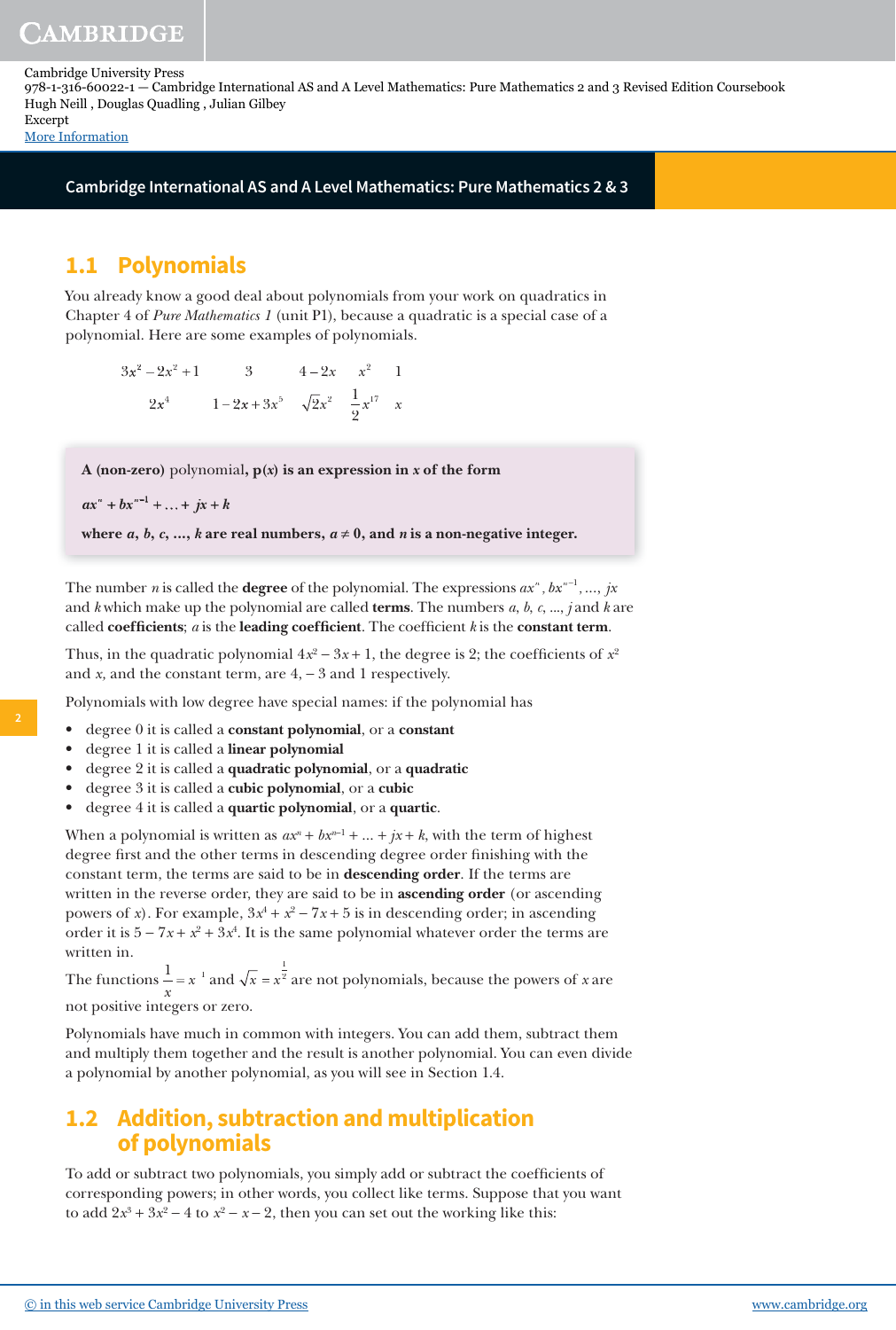Cambridge University Press

978-1-316-60022-1 — Cambridge International AS and A Level Mathematics: Pure Mathematics 2 and 3 Revised Edition Coursebook Hugh Neill , Douglas Quadling , Julian Gilbey Excerpt

[More Information](www.cambridge.org/9781316600221)

#### **Chapter 1: Polynomials**

$$
2x2 + 3x2 - 4
$$
  

$$
x2 - x - 2
$$
  

$$
2x2 + 4x2 - x - 6
$$

Notice that you must leave gaps in places where the coefficient is zero. You need to do addition so often that it is worth getting used to setting out the work in a line, thus:

$$
(2x3 + 3x2 - 4) + (x2 - x - 2) = (2 + 0)x3 + (3 + 1)x2 + (0 + (-1))x + ((-4) + (-2))
$$
  
= 2x<sup>3</sup> + 4x<sup>2</sup> - x - 6.

You will soon find that you can miss out the middle step and go straight to the answer.

The result of the polynomial calculation  $(2x^3 + 3x^2 - 4) - (2x^3 + 3x^2 - 4)$  is 0. This is a special case, and it is called the **zero polynomial**. It has no degree.

Look back at the definition of a polynomial, and see why the zero polynomial was not included *there.*

Multiplying polynomials is harder. It relies on the rules for multiplying out brackets:

 $a(b+c+...+k) = ab + ac + ... + ak$  and  $(b+c+...+k)a = ba + ca + ... + ka$ .

To apply these rules to multiplying the two polynomials  $5x + 3$  and  $2x^2 - 5x + 1$ , replace  $2x^2 - 5x + 1$  for the time being by *z*. Then

$$
(5x+3)(2x2-5x+1) = (5x+3)z
$$
  
= 5xz + 3z  
= 5x(2x<sup>2</sup>-5x+1)+3(2x<sup>2</sup>-5x+1)  
= (10x<sup>3</sup>-25x<sup>2</sup>+5x)+(6x<sup>2</sup>-15x+3)  
= 10x<sup>3</sup>-19x<sup>2</sup>-10x+3.

In practice, it is easier to note that every term in the left bracket multiplies every term in the right bracket. You can show this by setting out the steps in the following way.

|           | $2x^2$ –                               | $5x + 1 \mid x$ |  |  |
|-----------|----------------------------------------|-----------------|--|--|
| $10x^3$ – | $25x^2$ +                              | $5x$ $5x$       |  |  |
|           | $6x^2$ –                               | $15x + 3 + 3$   |  |  |
|           | $10x^3$ + $(-25+6)x^2$ + $(5-15)x$ + 3 |                 |  |  |

giving the result  $10x^3 - 19x^2 - 10x + 3$ .

It is worth learning to work horizontally. The arrows below show the term 5*x* from the first bracket multiplied by  $-5x$  from the second bracket to get  $-25x^2$ .

$$
\frac{(5x+3)(2x^2-5x+1)-5x(2x^2-5x+1)+3(2x^2-5x+1)}{=(10x^3-25x^2+5x)+(6x^2-15x+3)}
$$
  
= 10x<sup>3</sup>-19x<sup>2</sup> - 10x + 3.

You could shorten the process and write

$$
(5x+3)(2x2-5x+1)=10x3-25x2+5x+6x2-15x+3
$$
  
=10x<sup>3</sup>-19x<sup>2</sup>-10x+3.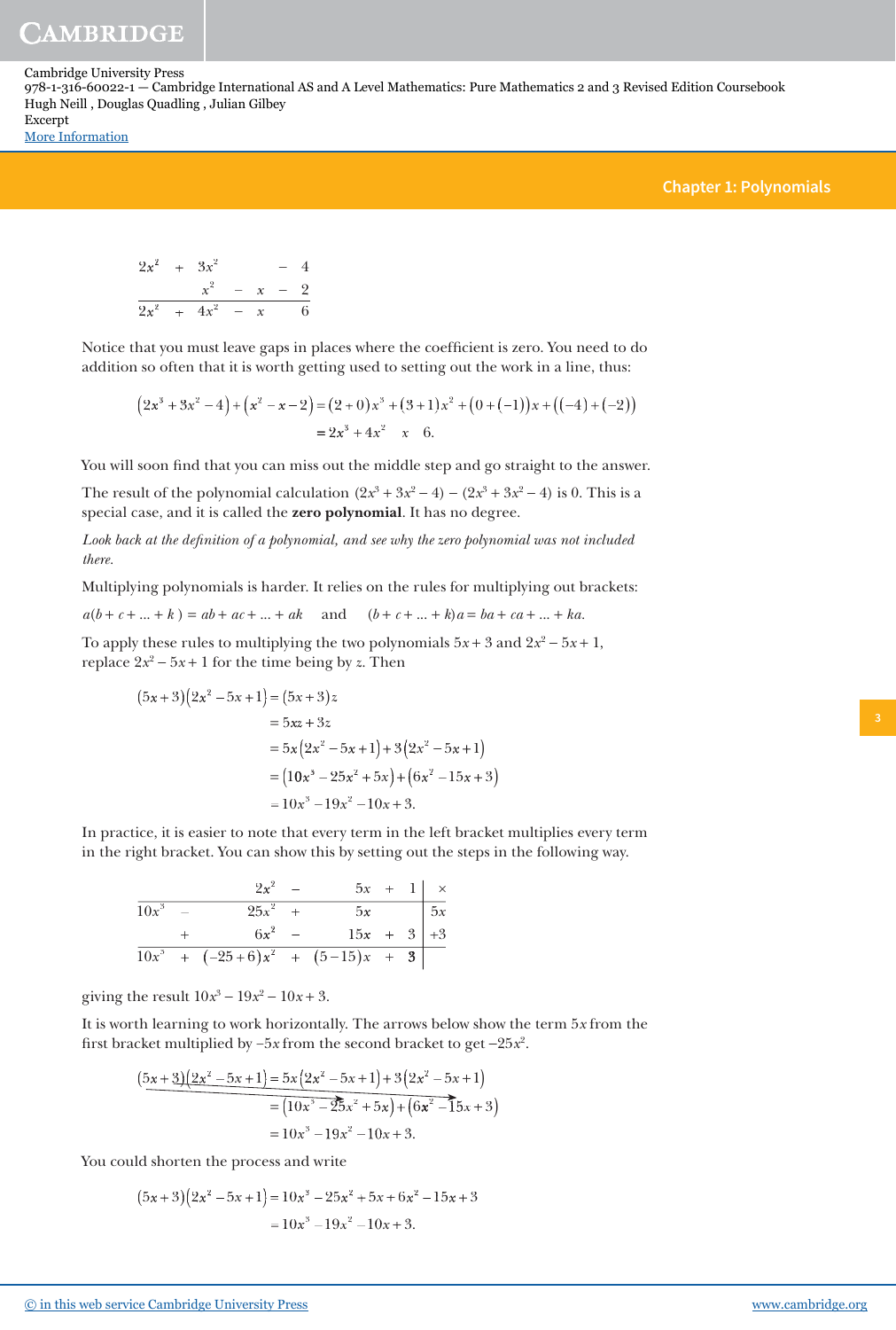[More Information](www.cambridge.org/9781316600221)

# **Cambridge International AS and A Level Mathematics: Pure Mathematics 2 & 3**

If you multiply a polynomial of degree *m* by a polynomial of degree *n*, you have a calculation of the type

 $\int (ax^m + bx^{m-1} + ...) (Ax^m + Bx^{m-1} + ...) = aAx^{m+n} + ...$ 

in which the largest power of the product is  $m + n$ . Also, the coefficient *aA* is not zero because neither of *a* and *A* is zero. This shows that:

**When you multiply two polynomials, the degree of the product polynomial is the sum of the degrees of the two polynomials.**

**Exercise 1A**

**1** State the degree of each of the following polynomials.

|                | a $x^3 - 3x^2 + 2x - 7$ | <b>b</b> $5x + 1$ | c $8+5x-3x^2+7x+6x^4$ |
|----------------|-------------------------|-------------------|-----------------------|
| d <sub>3</sub> |                         | <b>e</b> $3 - 5x$ | f $x^0$               |

- **2** In each part find  $p(x) + q(x)$ , and give your answer in descending order.
- **a**  $p(x) = 3x^2 + 4x 1$ ,  $q(x) = x^2 + 3x + 7$

**b** 
$$
p(x) = 4x^3 + 5x^2 - 7x + 3
$$
,  $q(x) = x^3 - 2x^2 + x - 6$ 

- **c**  $p(x) = 3x^4 2x^3 + 7x^2 1$ ,  $q(x) = -3x x^3 + 5x^4 + 2$
- **d**  $p(x) = 2 3x^3 + 2x^5$ ,  $q(x) = 2x^4 + 3x^3 5x^2 + 1$
- **e**  $p(x) = 3 + 2x 4x^2 x^3$ ,  $q(x) = 1 7x + 2x^2$
- **3** For each of the pairs of polynomials given in Question 2 find  $p(x) q(x)$ .
- **4** Note that  $p(x) + p(x)$  may be shortened to  $2p(x)$ . Let  $p(x) = x^3 2x^2 + 5x 3$  and  $q(x) = x^2 - x + 4$ . Express each of the following as a single polynomial.
	- **a**  $2p(x) + q(x)$  **b**  $3p(x) q(x)$
	- **c**  $p(x) 2q(x)$  **d**  $3p(x) 2q(x)$

**5** Find the following polynomial products.

- **a**  $(2x-3)(3x+1)$ **b**  $(x^2 + 3x - 1)(x - 2)$ **c**  $(x^2 + x - 3)(2x + 3)$  **d**  $(3x - 1)(4x)$  $(x^2-3x+2)$
- **e**  $(x^2 + 2x 3)(x)$  $f \quad (2x^2 - 3x + 1)(4x^2 + 3x - 5)$
- **g**  $(x^3 + 2x^2 x + 6)(x + 3)$  **h** (*x*  $3-3x^2+2x-1(x^2-2x-5)$
- **i**  $(1 + 3x x^2 + 2x^3)(3 x + 2x^2)$ 2) **j**  $(2 - 3x + x^2)(4 - 5x + x^3)$ 
	- **k**  $(2x+1)(3x-2)(x+5)$  $(x^2+1)(x-3)(2x^2-x+1)$
- **6** In each of the following products find the coefficient of *x* and the coefficient of  $x^2$ .
- **a**  $(x+2)(x^2)$  $(x-3)(x^2+2x-5)$
- **c**  $(2x+1)(x^2)$  $-5x+1$  **d**  $(3x-2)(x^2-2x+7)$
- **e**  $(2x-3)(3x^2)$  $f (2x-5)(3x^3 - x^2 + 4x + 2)$
- **g**  $(x^2 + 2x 3)(x^2 + 3x 4)$  **h**  $(3x^2 + 3x 4)$  $(x^2+1)(2x^2-5x+3)$
- **i**  $(x^2 + 3x 1)(x^3 + x^2 2x + 1)$  **j**  $(3x^3 + x^2 2x + 1)$  $(x^2 - x + 2)(4x^3 - 5x + 1)$

**4**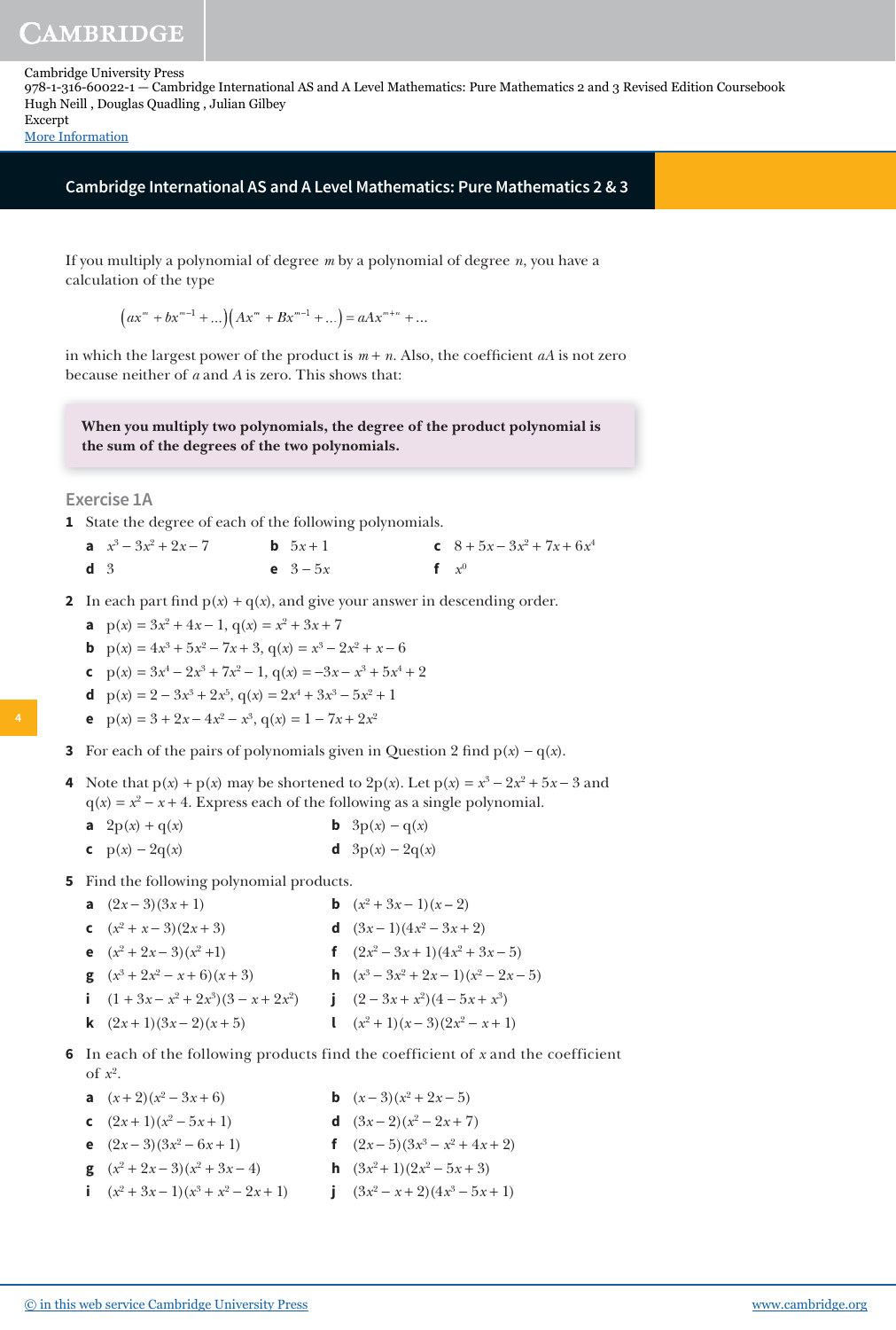**Chapter 1: Polynomials**

## **7** In each of the following the product of *Ax* + *B* with another polynomial is given. Using the fact that *A* and *B* are constants, find *A* and *B*.

- **a**  $(Ax + B)(x 3) = 4x^2$
- **c**  $(Ax + B)(3x 2) = 6x^2$
- $$ 
	- $-x-2$  **d**  $(Ax+B)(2x+5) = 6x^2 + 11x 10$
- **e**  $(Ax+B)(x^2-1) = x^3 + 2x^2$
- $-x-2$  **f**  $(Ax+B)(x^2+4) = 2x^3 3x^2 + 8x 12$
- **g**  $(Ax+B)(2x^2-3x+4)=4x^3$  $- x + 12$  **h**  $(Ax + B)(3x^2 - 2x - 1) = 6x^3 - 7x^2 + 1$

# **1.3 Equations and identities**

In this chapter so far you have learned how to add, subtract and multiply polynomials, and you can now carry out calculations such as

$$
(2x+3)+(x-2) = 3x+1
$$
  
\n
$$
(x2-3x-4)-(2x+1) = x2-5x-5
$$
 and  
\n
$$
(1-x)(1+x+x2) = 1-x3
$$

fairly automatically.

However, you should realise that these are not equations in the normal sense, because they are true for all values of *x*.

In P1 Section 10.6, you saw that when two expressions take the same values for every value of the variable, they are said to be **identically equal**, and a statement such as

$$
(1-x)(1+x+x^2) = 1-x^3
$$

is called an **identity**.

To emphasise that an equation is an identity, the symbol ≡ is used. The statement  $(1 - x)(1 + x + x^2) \equiv 1 - x^3$  means that  $(1 - x)(1 + x + x^2)$  and  $1 - x^3$  are equal for all values of *x*.

But now suppose that  $Ax + B = 2x + 3$ . What can you say about *A* and *B*? As  $Ax + B = 2x + 3$  is an identity, it is true for all values of x. In particular, it is true for  $x = 0$ . Therefore  $A \times 0 + B = 2 \times 0 + 3$ , giving  $B = 3$ . But the identity is also true when  $x = 1$ , so  $A \times 1 + 3 = 2 \times 1 + 3$ , giving  $A = 2$ . Therefore:

If  $Ax + B ≡ 2x + 3$ , then  $A = 2$  and  $B = 3$ .

This is an example of the process called **equating coefficients**. The full result is:

**If**  $ax^n + bx^{n-1} + ... + k \equiv Ax^n + Bx^{n-1} + ... + K$ **then**  $a = A, b = B, ..., k = K$ .

The statement in the box says that, if two polynomials are equal for all values of *x*, then all the coefficients of corresponding powers of *x* are equal.

*This result may not surprise you, but you should be aware that you are using it. Indeed, it is very likely that you have used it before now without being aware of it.*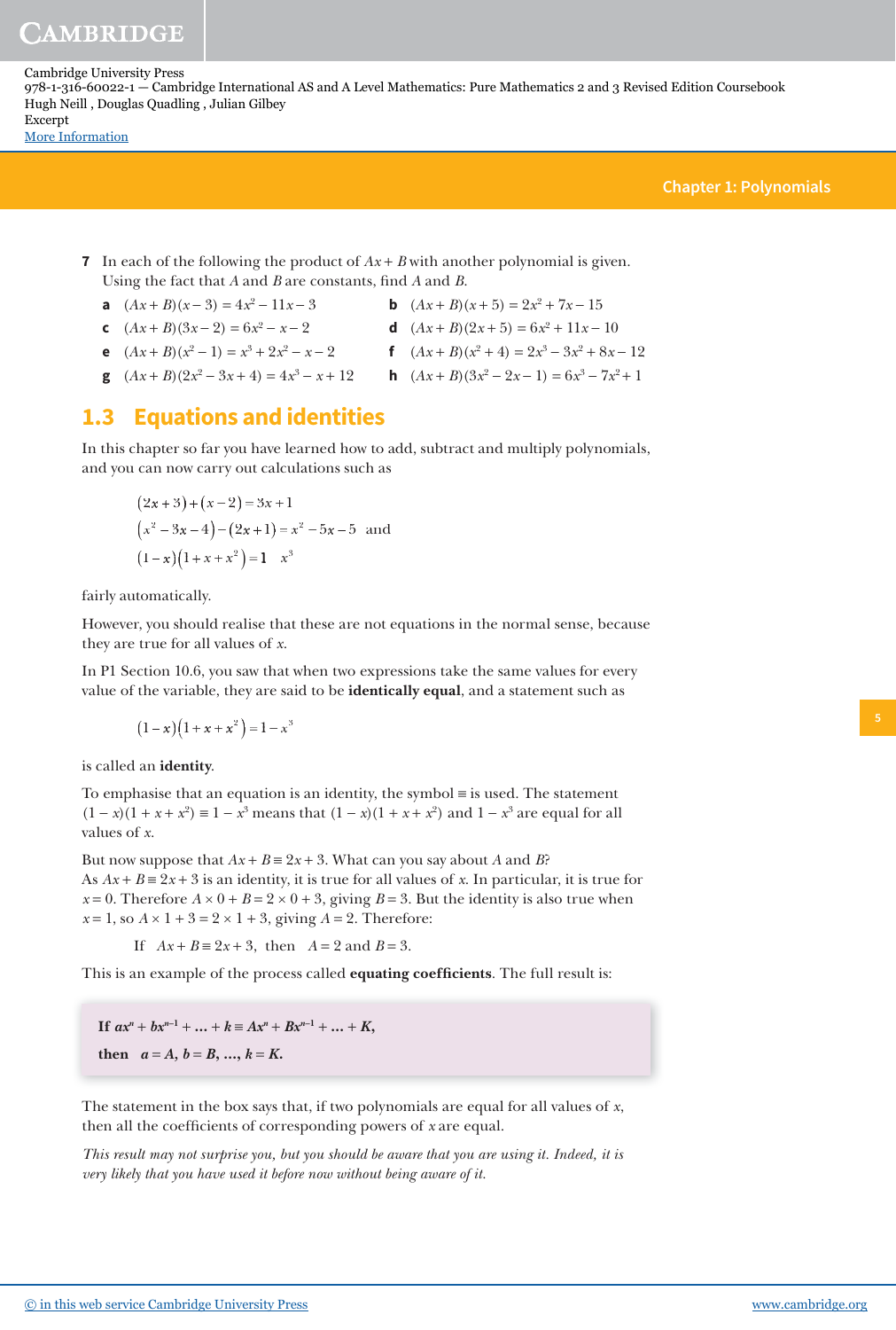[More Information](www.cambridge.org/9781316600221)

#### **Cambridge International AS and A Level Mathematics: Pure Mathematics 2 & 3**

#### **EXAMPLE 1.3.1**

One factor of  $3x^2 - 5x - 2$  is  $x - 2$ . Find the other factor.

There is nothing wrong in writing down the answer by inspection as  $3x + 1$ . But the process behind this quick solution is as follows.

Suppose that the other factor is  $Ax + B$ . Then  $(Ax + B)(x - 2) \equiv 3x^2 - 5x - 2$ , and, multiplying out, you get

 $Ax^{2} + (-2A + B)x - 2B \equiv 3x^{2} - 5x - 2.$ 

By equating coefficients of  $x^2$ , you get  $A = 3$ . Equating coefficients of  $x^0$ , the constant term, you get −2*B* = −2, giving *B* = 1. Therefore the other factor is  $3x + 1$ .

You can also check that the middle term,  $-2A + B = -6 + 1 = -5$ , is correct.

*You should continue to write down the other factor by inspection if you can. However, in some cases, it is not easy to see what the answer will be without intermediate working.*

#### **EXAMPLE 1.3.2**

If  $4x^3 + 2x^2 + 3 \equiv (x - 2)(Ax^2 + Bx + C) + R$ , find *A*, *B*, *C* and *R*.

Multiplying out the right side gives

 $4x^3 + 2x^2 + 3 \equiv Ax^3 + (-2A + B)x^2 + (-2B + C)x + (-2C + R).$ Equating coefficients of  $x^3$  $4 = A$ .

Equating coefficients of  $x^2$  $2 = -2A + B = -2 \times 4 + B = -8 + B$ , so  $B = 10$ . Equating coefficients of *x*:  $0 = -2B + C = -20 + C$ , so  $C = 20$ . Equating coefficients of  $\mathit{x}^{0}$  $3 = -2C + R = -40 + R$ , giving  $R = 43$ . Therefore  $A = 4$ ,  $B = 10$ ,  $C = 20$  and  $R = 43$ , so  $4x^3 + 2x^2 + 3 \equiv (x - 2)(4x^2 + 10x + 20) + 43.$ 

*In practice, people often use the symbol for equality, =, when they really mean the symbol for identity,* ≡*. The context usually suggests which meaning is intended.*

#### **Exercise 1B**

- **1** In each of the following quadratic polynomials one factor is given. Find the other factor.
- **a**  $x^2 + x 12 \equiv (x+4)(x-4)$  **b** x
- **b**  $x^2 + 14x 51 \equiv (x 3)(x 3)$ **c**  $3x^2 + 5x - 22 \equiv (x - 2)(x - 3)$  **d**  $35x$ **d**  $35x^2 + 48x - 27 \equiv (5x + 9)()$
- **e**  $2x^2 x 15 \equiv (2x + 5)$ ( ) **f**  $14x$ **f**  $14x^2 + 31x - 10 \equiv (2x + 5)()$
- **2** In each of the following identities find the values of *A*, *B* and *R*.

**a** 
$$
x^2 - 2x + 7 \equiv (x+3)(Ax+B) + R
$$

**b**  $x^2 + 9x - 3 \equiv (x+1)(Ax+B) + R$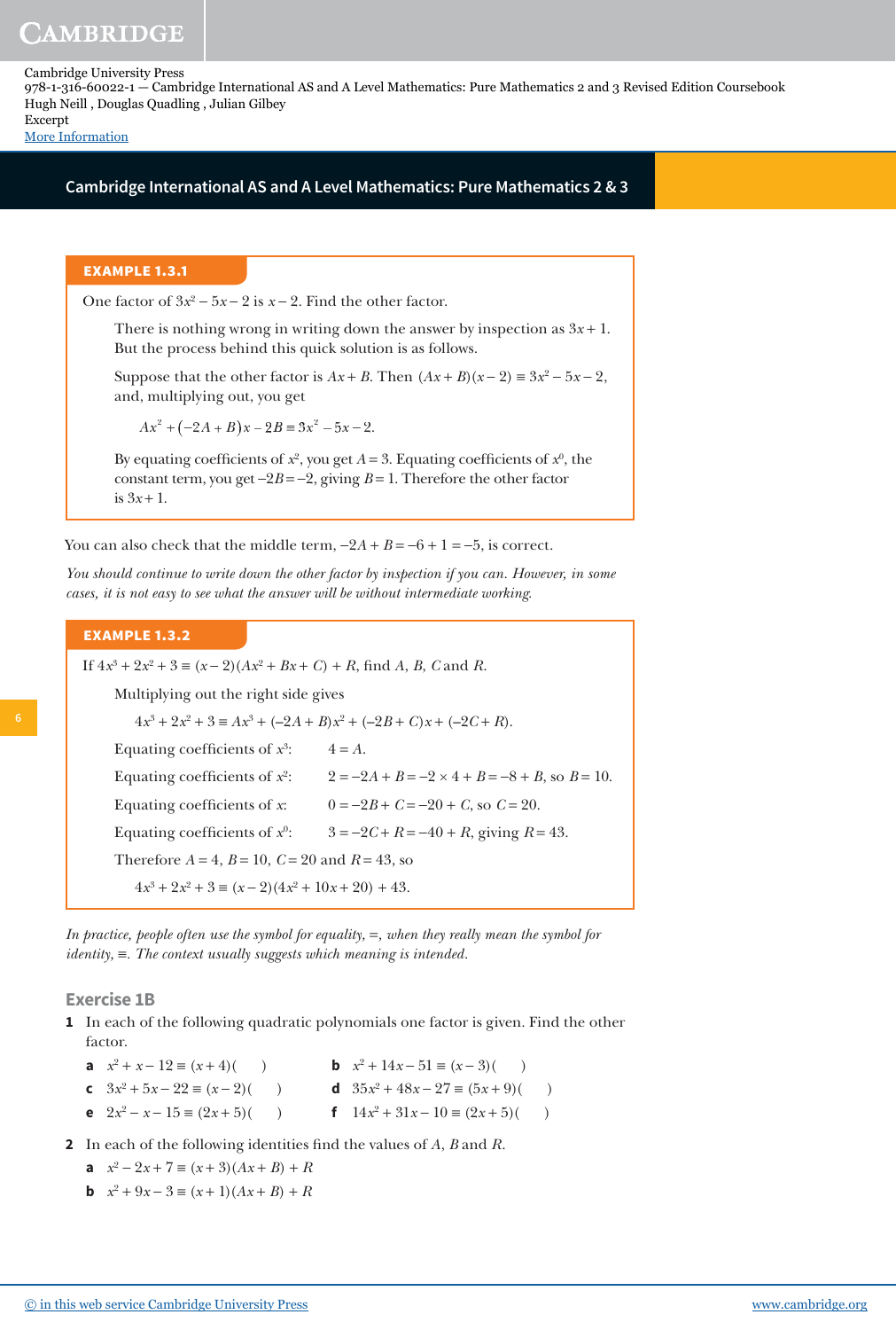# CAMBRIDGE

Cambridge University Press 978-1-316-60022-1 — Cambridge International AS and A Level Mathematics: Pure Mathematics 2 and 3 Revised Edition Coursebook Hugh Neill , Douglas Quadling , Julian Gilbey Excerpt [More Information](www.cambridge.org/9781316600221)

**Chapter 1: Polynomials**

- **c**  $15x^2 14x 8 \equiv (5x + 2)(Ax + B) + R$
- **d**  $6x^2 + x 5 \equiv (2x + 1)(Ax + B) + R$
- **e**  $12x^2 5x + 2 \equiv (3x 2)(Ax + B) + R$
- **f**  $21x^2 11x + 6 \equiv (3x 2)(Ax + B) + R$
- **3** In each of the following identities find the values of *A*, *B*, *C* and *R*.
- **a**  $x^3 x^2 x + 12 \equiv (x+2)(Ax^2 + Bx + C) + R$
- **b**  $x^3 5x^2 + 10x + 10 \equiv (x 3)(Ax^2 + Bx + C) + R$
- **c**  $2x^3 + x^2 3x + 4 \equiv (2x 1)(Ax^2 + Bx + C) + R$
- **d**  $12x^3 + 11x^2 7x + 5 \equiv (3x + 2)(Ax^2 + Bx + C) + R$
- **e**  $4x^3 + 4x^2 37x + 5 \equiv (2x 5)(Ax^2 + Bx + C) + R$
- **f**  $9x^3 + 12x^2 15x 10 \equiv (3x + 4)(Ax^2 + Bx + C) + R$
- **4** In each of the following identities find the values of *A*, *B*, *C*, *D* and *R*.
- **a**  $2x^4 + 3x^3 5x^2 + 11x 5 \equiv (x+3)(Ax^3 + Bx^2 + Cx + D) + R$
- **b**  $4x^4 7x^3 2x^2 2x + 7 \equiv (x 2)(Ax^3 + Bx^2 + Cx + D) + R$
- **c**  $6x^4 + 5x^3 x^2 + 3x + 2 \equiv (2x+1)(Ax^3 + Bx^2 + Cx + D) + R$
- **d**  $3x^4 7x^3 + 17x^2 14x + 5 \equiv (3x 1)(Ax^3 + Bx^2 + Cx + D) + R$

# **1.4 Division of polynomials**

You can, if you wish, carry out division of polynomials using a layout like the one for long division of integers. You might already have seen and used such a process, and examples are given below. However, you can also use the method of equating coefficients for division, as will now be explained.

When you divide 112 by 9, you get an answer of 12 with 4 over. The number 9 is called the divisor, 12 is the quotient and 4 the remainder. You can express this as an equation in integers,  $112 = 9 \times 12 + 4$ . The remainder *r* has to satisfy the inequality  $0 \leq r < 9$ .

Now look back at Example 1.3.2. You will see that it is an identity of just the same shape, but with polynomials instead of integers. So you can say that, when  $4x^3 + 2x^2 + 3$ is divided by the divisor  $x - 2$ , the quotient is  $4x^2 + 10x + 20$  and the remainder is 43. The degree of the remainder (in this case 0) has to be less than the degree of the divisor. The degree of the quotient  $4x^2 + 10x + 20$ , which is 2, is equal to the difference between the degree of the polynomial  $4x^3 + 2x^2 + 3$ , which is 3, and the degree of the divisor  $x - 2$ , which is 1.

When a polynomial,  $a(x)$ , is divided by a non-constant divisor,  $b(x)$ , the quotient  $q(x)$  and the remainder  $r(x)$  are defined by the identity

 $a(x) \equiv b(x)q(x) + r(x),$ 

**where the degree of the remainder is less than the degree of the divisor.**

The degree of the quotient is equal to the degree of  $a(x)$  – the degree of  $b(x)$ .

**7**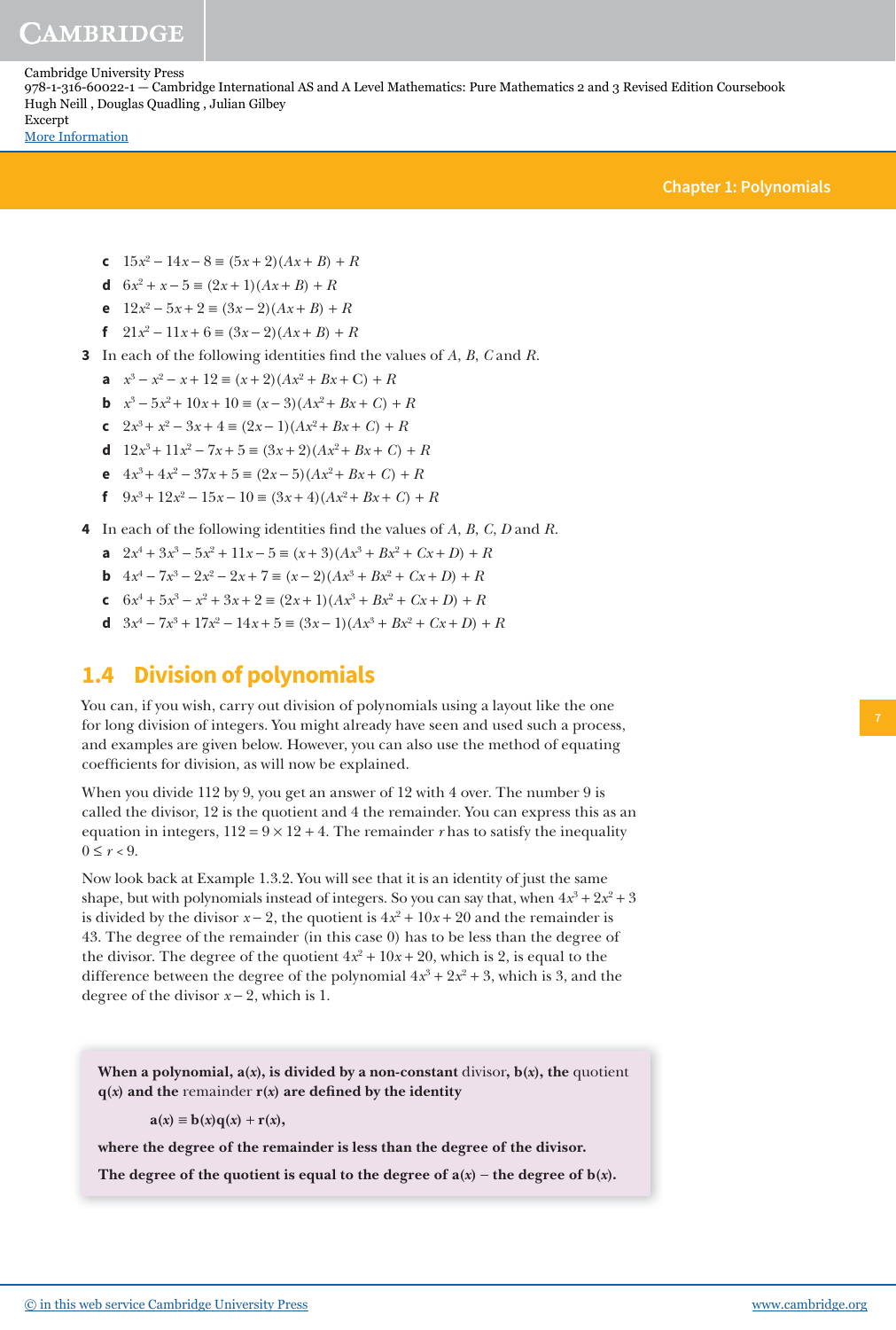[More Information](www.cambridge.org/9781316600221)

# **Cambridge International AS and A Level Mathematics: Pure Mathematics 2 & 3**

### **EXAMPLE 1.4.1**

Find the quotient and remainder when  $x^4 + x + 2$  is divided by  $x + 1$ .

### **Equating coefficients approach**

Using the result in the box, as the degree of  $x^4 + x + 2$  is 4 and the degree of  $x + 1$  is 1, the degree of the quotient is  $4 - 1 = 3$ . And as the degree of the remainder is less than 1, the remainder is a constant.

Let the quotient be  $Ax^3 + Bx^2 + Cx + D$ , and let the remainder be *R*. Then

$$
x^{4} + x + 2 \equiv (x + 1) (Ax^{3} + Bx^{2} + Cx + D) + R,
$$

so

 $x^4 + x + 2 \equiv Ax^4 + (A + B)x^3 + (B + C)x^2 + (C + D)x + D + R$ .

| $1 = A$ .                                       |
|-------------------------------------------------|
| $0 = A + B$ , so $B - A$ , giving $B = -1$ .    |
| $0 = B + C$ , so $C = -B$ , giving $C = 1$ .    |
| $1 = C + D$ , so $D = 1 - C$ , giving $D = 0$ . |
| $2 = D + R$ , so $R = 2 - D$ , giving $R = 2$ . |
|                                                 |

The quotient is  $x^3 - x^2 + x$  and the remainder is 2.

#### **Long division approach**

To divide  $x^4 + x + 2$  by  $x + 1$ , you start by laying out the division as with integers. It is wise to indicate the absence of any  $x^3$  or  $x^2$  terms by writing  $0x^3$  and  $0x^2$  as placeholders, just as you use zeros to indicate the absence of any hundreds or tens in the number 4007. So you have:

$$
x + 1\overline{\smash)x^4 + 0x^3 + 0x^2 + x + 2}
$$

Now note that the  $x$  (the leading term of  $x + 1$ ) divides into the leading term of  $x^4 + x + 2$ , namely  $x^4$ , exactly  $x^3$  times, so you get:

$$
\begin{array}{r} x^3 \\
x+1 \overline{\smash{\big)}x^4 + 0x^3 + 0x^2 + x + 2} \\
\underline{x^4 + x^3} \\
-x^3\n\end{array}
$$

You continue the division in this way: bringing down the next term,  $0x^2$ , and noting that *x* divides into  $-x^3$  exactly  $-x^2$  times, you get:

To divide 
$$
x^4 + x + 2
$$
 by  $x + 1$ ,  
integers. It is wise to indica  
 $0x^3$  and  $0x^2$  as placeholders,  
of any hundreds or tens in 1  
 $x + 1\overline{\smash)x^4 + 0x^3 + 0x^2 + x + 2}$   
Now note that the  $x$  (the let  
term of  $x^4 + x + 2$ , namely  $x$   
 $x + 1\overline{\smash)x^4 + 0x^3 + 0x^2 + x + 2}$   
 $\underline{x^4 + x^3}$   
 $-x^3$   
You continue the division in  
and noting that  $x$  divides in  
 $\frac{x^3 - x^2}{x^4 + 0x^3 + 0x^2 + x + 2}$   
 $\frac{x^4 + x^3}{-x^3 + 0x^2}$   
 $\frac{-x^3 - x^2}{-x^3}$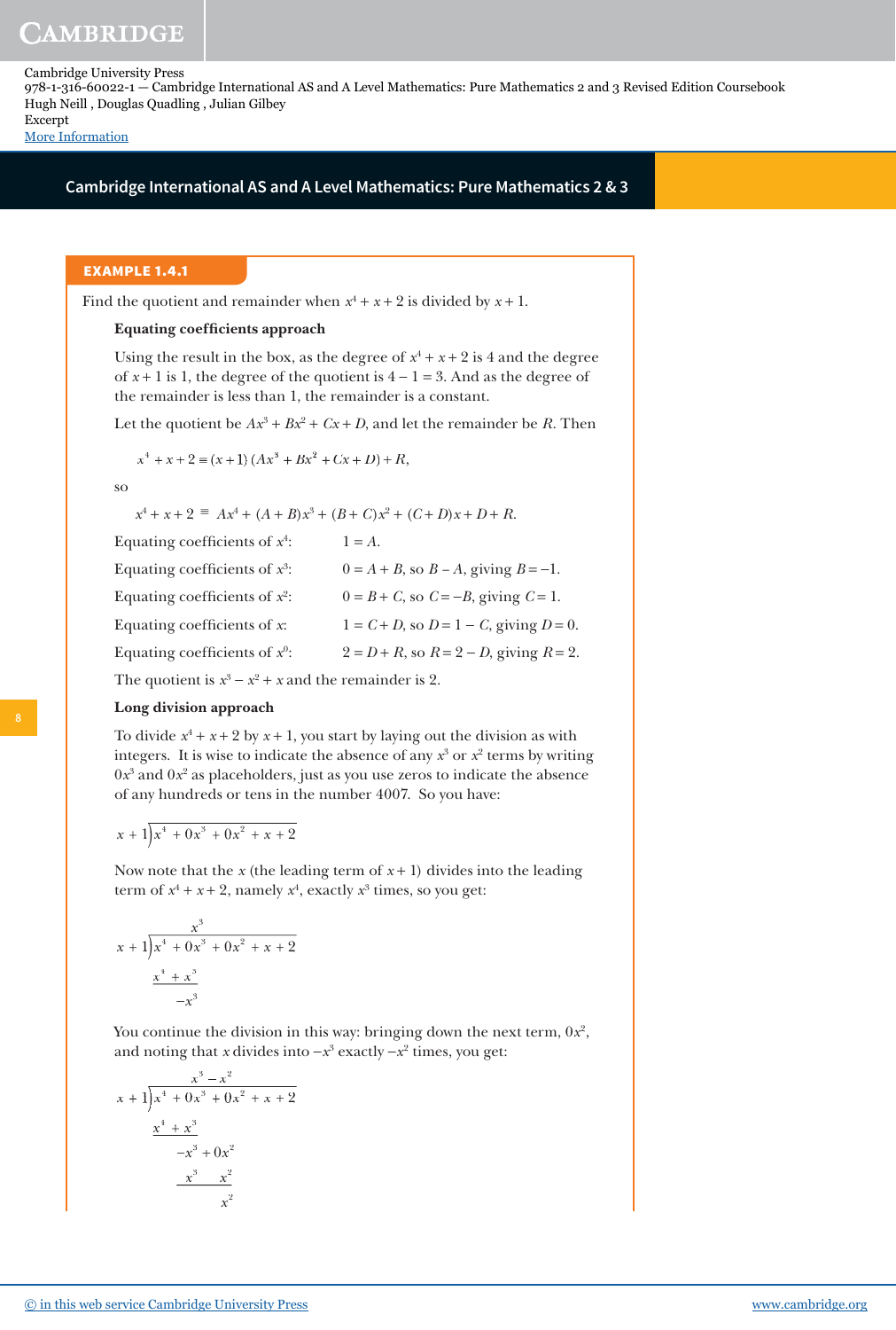[More Information](www.cambridge.org/9781316600221)

## **Chapter 1: Polynomials**

Continuing in this way, the final result is

$$
x + 1\overline{\smash)x^4 + 0x^3 + 0x^2 + x + 2}
$$
\n
$$
\underline{x^4 + x^3}
$$
\n
$$
-x^3 + 0x^2
$$
\n
$$
\underline{-x^3 - x^2}
$$
\n
$$
x^2 + x
$$
\n
$$
\underline{x^2 + x}
$$
\n
$$
(0x) + 2
$$

So the quotient is  $x^3 - x^2 + x$  and the remainder is 2.

## **EXAMPLE 1.4.2**

Find the quotient and remainder when  $x^4 + 3x^2 - 2$  is divided by  $x^2 - 2x + 2$ .

### **Equating coefficients approach**

The result in the box states that the degree of the remainder is less than 2, so assume that it is a linear polynomial. Let the quotient be  $Ax^2 + Bx + C$ , and the remainder be *Rx* + *S*. Then

so *x*

so 
$$
x^4 + 3x^2 - 2 \equiv (x^2 - 2x + 2)(Ax^2 + Bx + C) + Rx + S,
$$

$$
x^4 + 3x^2 - 2 \equiv Ax^4 + (-2A + B)x^3 + (2A - 2B + C)x^2
$$

$$
+ (2B - 2C + R)x + 2C + S.
$$

Equating coefficients of  $x^4$ :  $1 = A$ . Equating coefficients of  $x^3$ :  $0 = -2A + B$ , so  $B = 2A$ , giving  $B = 2$ . Equating coefficients of  $x^2$ :  $3 = 2A - 2B + C$ , so  $C = 3 - 2A + 2B$ , giving  $C = 5$ . Equating coefficients of  $x$ :  $0 = 2B - 2C + R$ , so  $R = -2B + 2C$ , giving  $R = 6$ . Equating coefficients of  $x^0$ :  $-2 = 2C + S$ , so  $S = -2 - 2C$ , giving  $S = -12$ . The quotient is  $x^2 + 2x + 5$  and the remainder is  $6x - 12$ .

#### **Long division approach**

When dividing  $x^4 + 3x^2 - 2$  by  $x^2 - 2x + 2$ , the leading term of  $x^2 - 2x + 2$  is  $x^2$ , so the calculation goes as follows:

$$
\begin{array}{r} x^2 + 2x + 5 \\ x^2 - 2x + 2 \overline{\smash{\big)}\ x^4 + 0x^3 + 3x^2 + 0x - 2} \\ \underline{x^4 - 2x^3 + 2x^2} \\ 2x^3 + x^2 + 0x \\ \underline{2x^3 - 4x^2 + 4x} \\ 5x^2 - 4x - 2 \\ \underline{-5x^2 - 10x + 10} \\ 6x - 12 \end{array}
$$

So again, it is found that the quotient is  $x^2 + 2x + 5$  and the remainder is  $6x - 12$ .